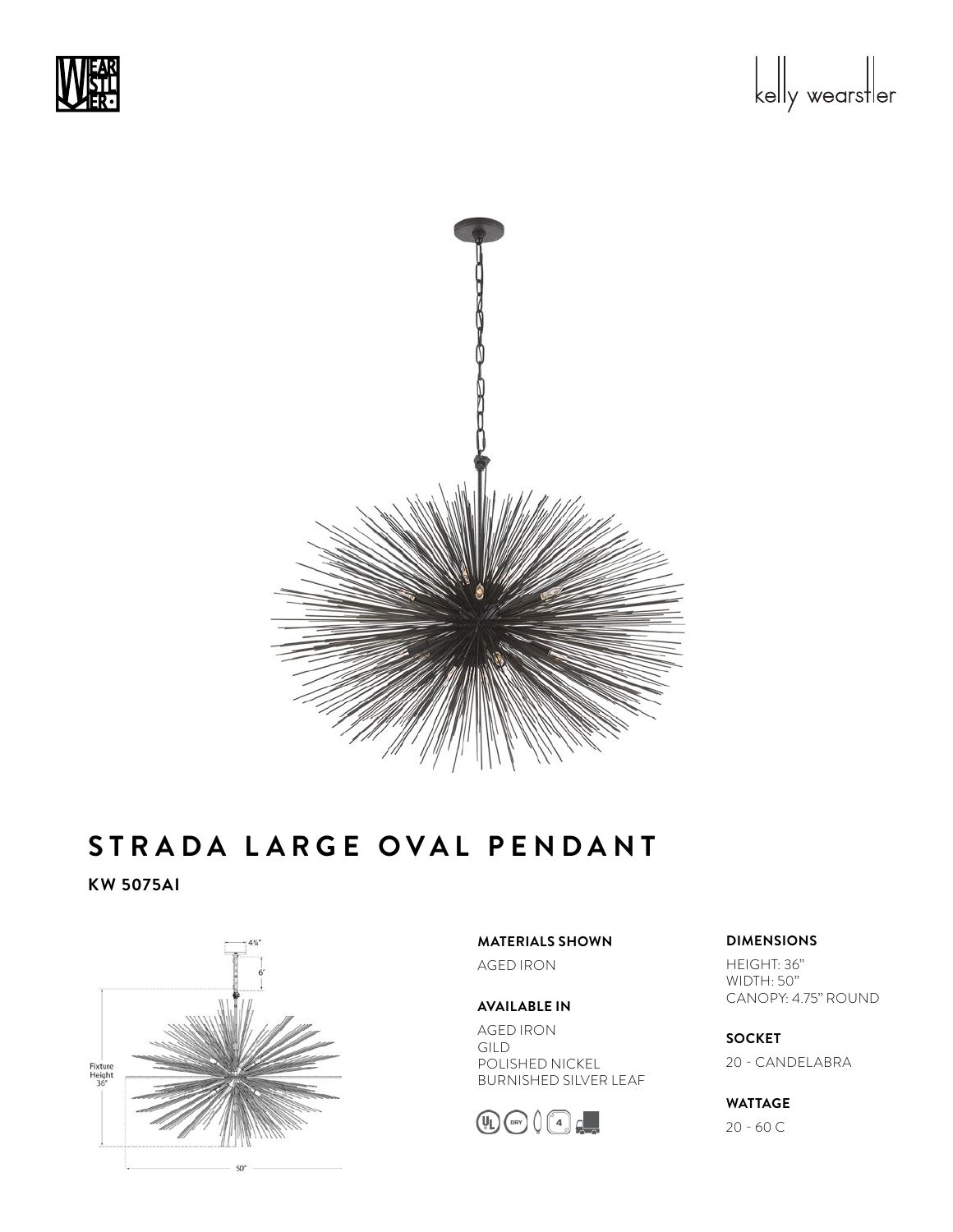





**KW 5075G**



**MATERIALS SHOWN**

GILD

**AVAILABLE IN**

AGED IRON GILD POLISHED NICKEL BURNISHED SILVER LEAF



#### **DIMENSIONS**

HEIGHT: 36" WIDTH: 50" CANOPY: 4.75" ROUND

**SOCKET**  20 - CANDELABRA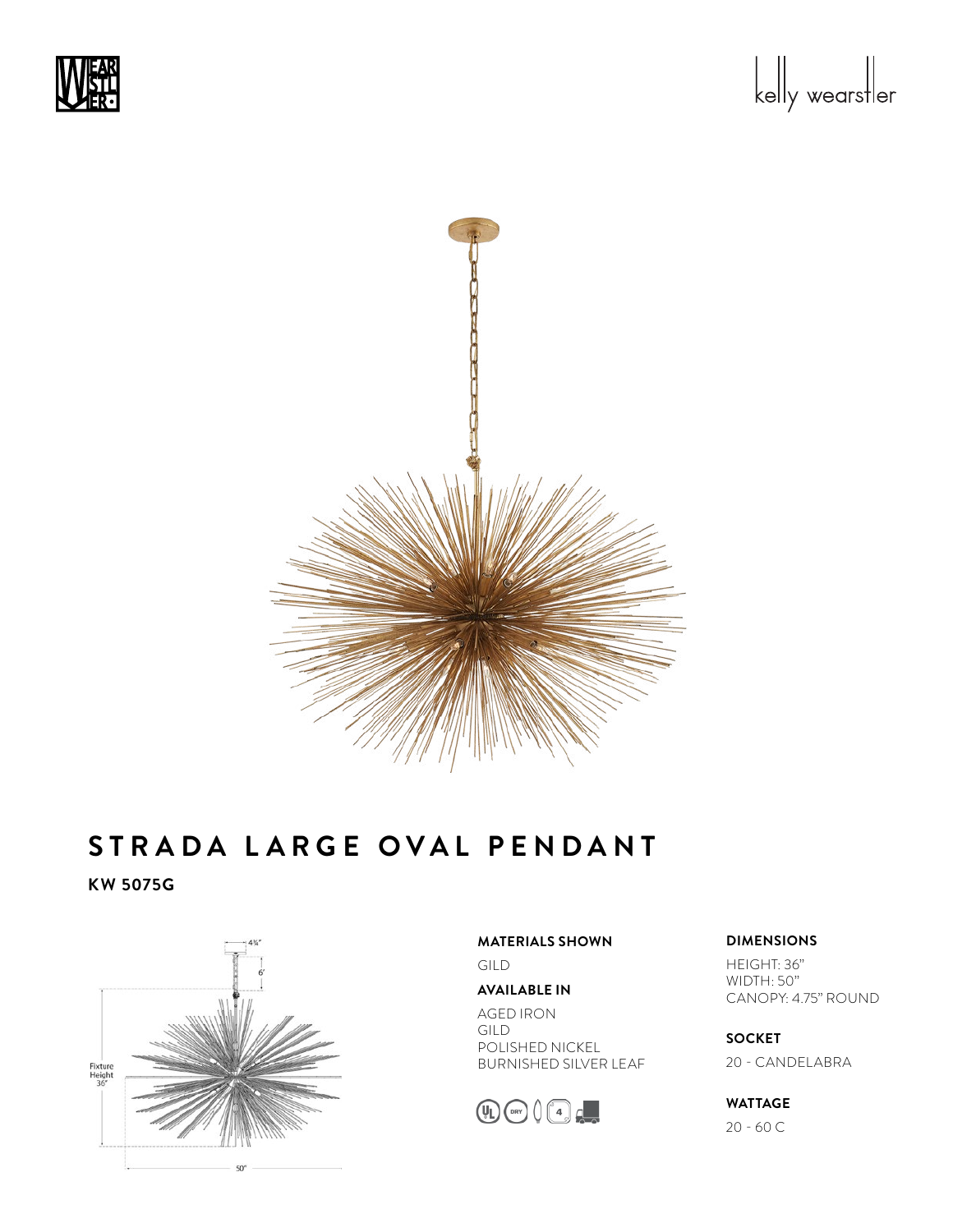





**KW 5075PN**



**MATERIALS SHOWN** POLISHED NICKEL

**AVAILABLE IN** AGED IRON GILD POLISHED NICKEL BURNISHED SILVER LEAF



# **DIMENSIONS**

HEIGHT: 36" WIDTH: 50" CANOPY: 4.75" ROUND

**SOCKET**  20 - CANDELABRA